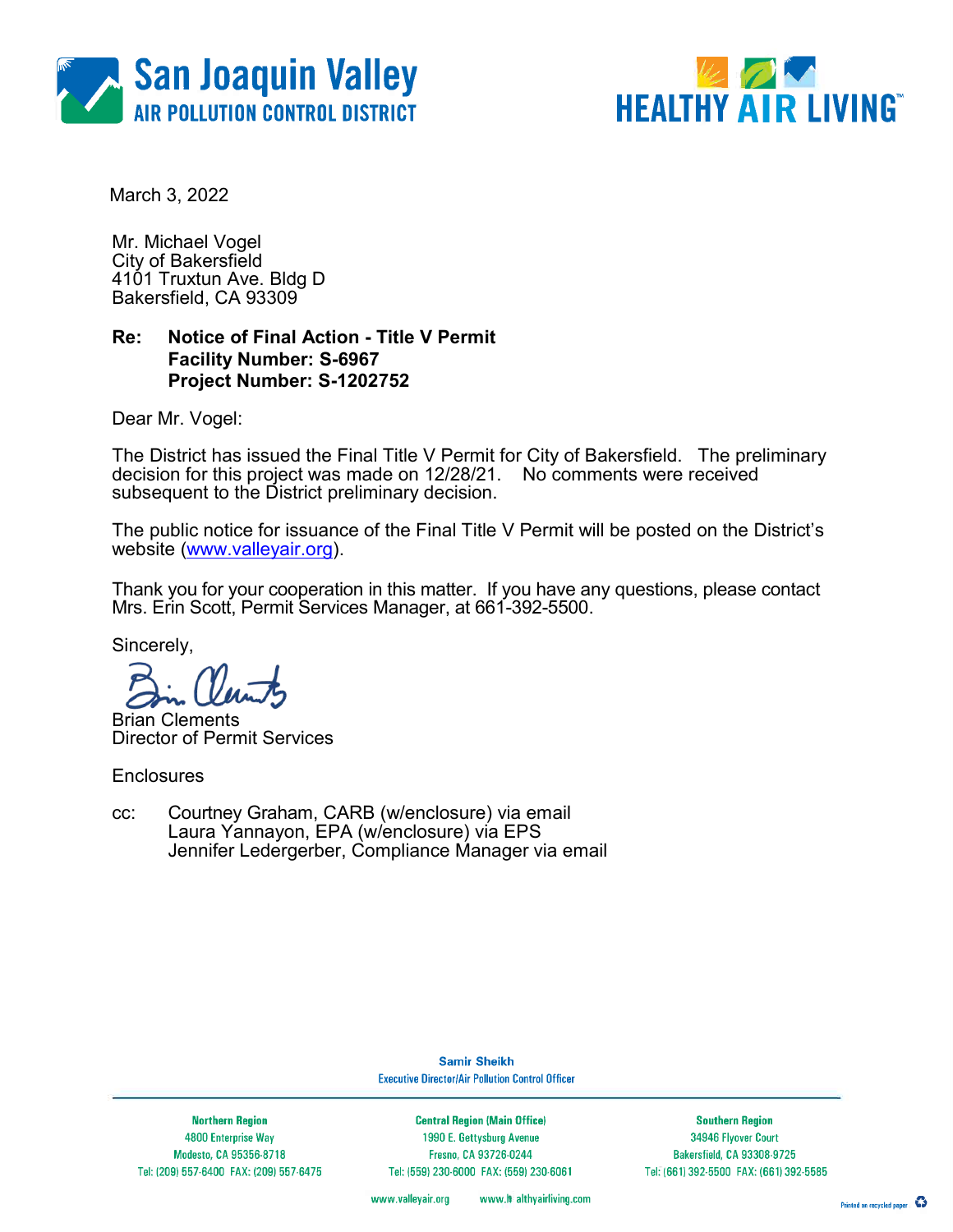



Facility # S-6967 CITY OF BAKERSFIELD 4101 TRUXTUN AVE BLDG D BAKERSFIELD, CA 93309

## Notice of Permit Issuance

The enclosed permit unit requirements authorize the operation of the equipment as described. These permit unit requirements supersede any and all previous permits for the specified equipment.\* Please insert these documents into the Facility Permit to Operate, and post copies on or near the equipment as required by District Rule 2010.

Please contact any of our Small Business Assistance (SBA) staff at the numbers below if you have any questions:

Modesto: (209) 557-6446

Fresno: (559) 230-5888 Bakersfield: (661) 392-5665

\*Failure to comply with the permit unit requirements may result in enforcement action.

**Samir Sheikh Executive Director/Air Pollution Control Officer** 

**Northern Region** 4800 Enterprise Way Modesto, CA 95356-8718 Tel: (209) 557-6400 FAX: (209) 557-6475

**Central Region (Main Office)** 1990 E. Gettysburg Avenue Fresno, CA 93726-0244 Tel: (559) 230-6000 FAX: (559) 230-6061

**Southern Region** 34946 Flyover Court Bakersfield, CA 93308-9725 Tel: (661) 392-5500 FAX: (661) 392-5585

www.healthyairliving.com www.valleyair.org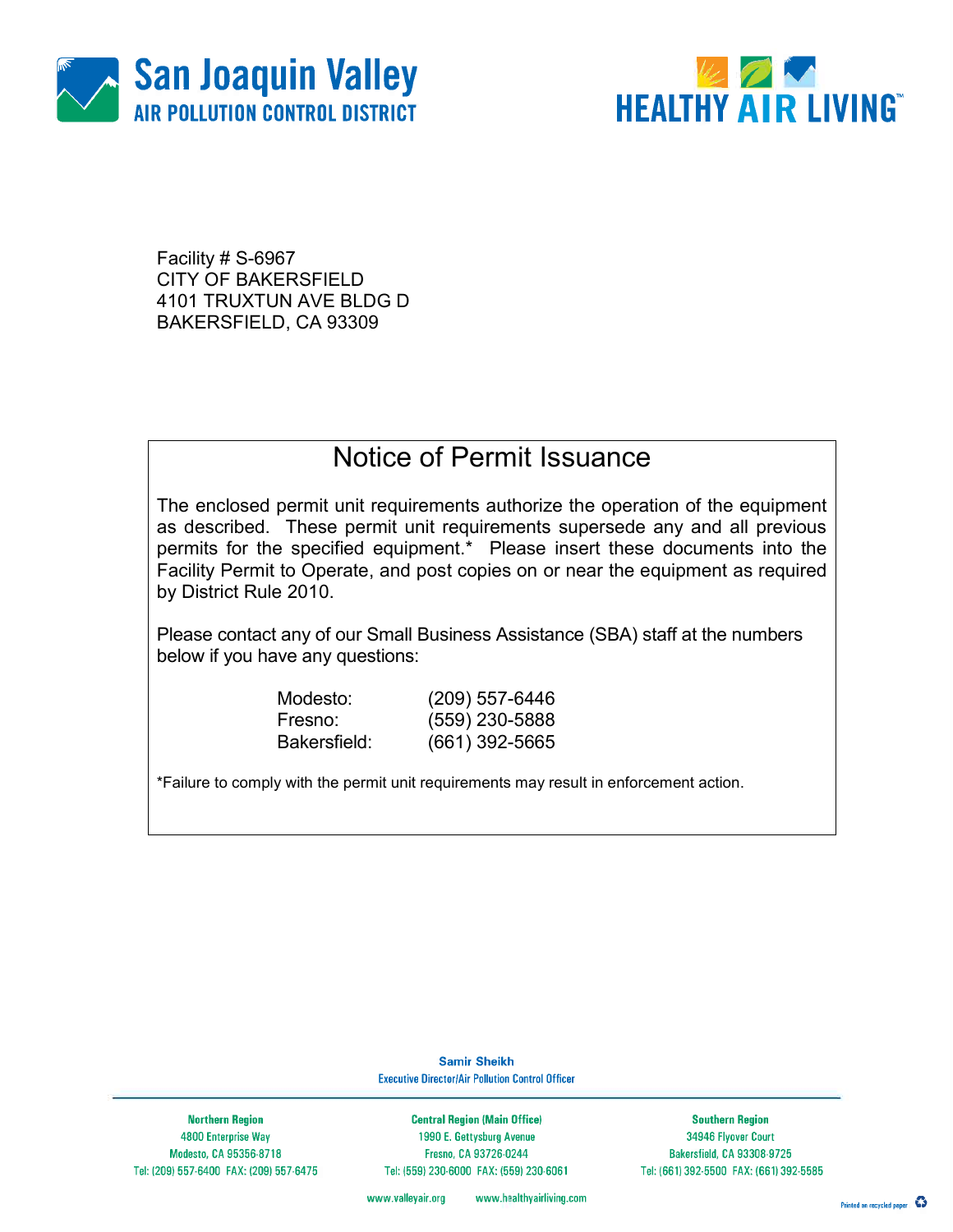# *San Joaquin Valley Air Pollution Control District*

### **FACILITY:** S-6967-0-2 **EXPIRATION DATE:** 10/31/2022

# **FACILITY-WIDE REQUIREMENTS**

- 1. No air contaminant shall be released into the atmosphere which causes a public nuisance. [District Rule 4102]
- 2. No air contaminant shall be discharged into the atmosphere for a period or periods aggregating more than three minutes in any one hour which is as dark as, or darker than, Ringelmann 1 or 20% opacity. [District Rule 4101]
- 3. Particulate matter emissions shall not exceed 0.1 grains/dscf in concentration. [District Rule 4201]
- 4. The exhaust stack shall vent vertically upward. The vertical exhaust flow shall not be impeded by a rain cap (flapper ok), roof overhang, or any other obstruction. [District Rule 4102]
- 5. During periods of operation for maintenance, testing, and required regulatory purposes, the permittee shall monitor the operational characteristics of the engine as recommended by the manufacturer or emission control system supplier (for example: check engine fluid levels, battery, cables and connections; change engine oil and filters; replace engine coolant; and/or other operational characteristics as recommended by the manufacturer or supplier). [District Rule 4702]
- 6. An emergency situation is an unscheduled electrical power outage caused by sudden and reasonably unforeseen natural disasters or sudden and reasonably unforeseen events beyond the control of the permittee. [District Rule 4702 and 17 CCR 93115]
- 7. This engine shall not be used to produce power for the electrical distribution system, as part of a voluntary utility demand reduction program, or for an interruptible power contract. [District Rule 4702 and 17 CCR 93115]
- 8. The permittee shall maintain monthly records of emergency and non-emergency operation. Records shall include the number of hours of emergency operation, the date and number of hours of all testing and maintenance operations, the purpose of the operation (for example: load testing, weekly testing, rolling blackout, general area power outage, etc.) and records of operational characteristics monitoring. For units with automated testing systems, the operator may, as an alternative to keeping records of actual operation for testing purposes, maintain a readily accessible written record of the automated testing schedule. [District Rule 4702 and 17 CCR 93115]
- 9. Facilities S-3103 and S-6967 are part of the same stationary source. [District Rule 2201]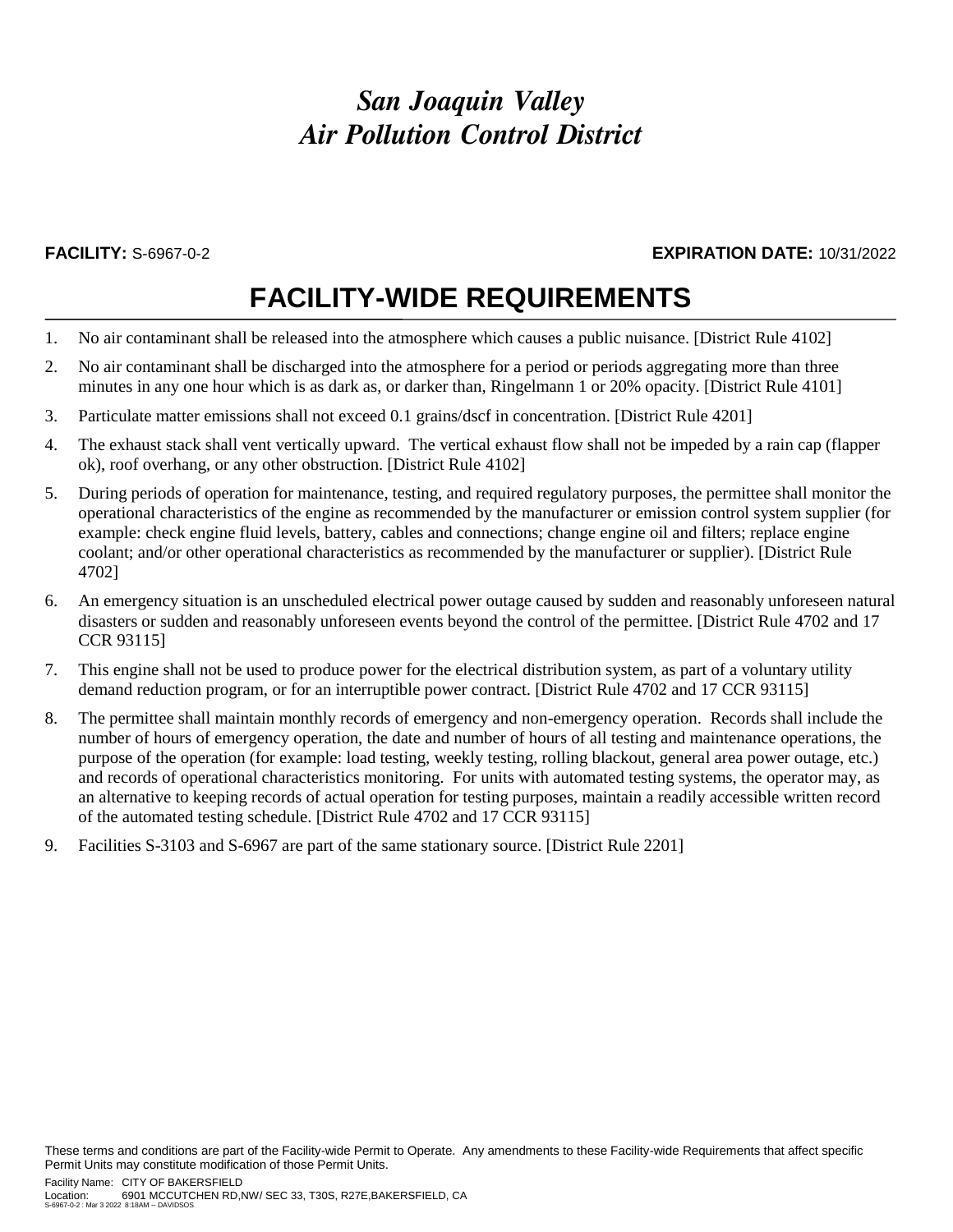# *San Joaquin Valley Air Pollution Control District*

### **PERMIT UNIT:** S-6967-1-1 **EXPIRATION DATE:** 10/31/2022

### **SECTION:** NW33 **TOWNSHIP:** 30S **RANGE:** 27E

### **EQUIPMENT DESCRIPTION:**

775 BHP CUMMINS MODEL QSX15-G9 TIER 2 CERTIFIED DIESEL-FIRED EMERGENCY STANDBY IC ENGINE POWERING AN ELECTRICAL GENERATOR (UNIT #4927)

## **PERMIT UNIT REQUIREMENTS**

- 1. No air contaminant shall be discharged into the atmosphere for a period or periods aggregating more than three minutes in any one hour which is as dark as, or darker than, Ringelmann 1 or 20% opacity. [District Rule 4101]
- 2. No air contaminant shall be released into the atmosphere which causes a public nuisance. [District Rule 4102]
- 3. This engine shall be equipped with either a positive crankcase ventilation (PCV) system that recirculates crankcase emissions into the air intake system for combustion, or a crankcase emissions control device of at least 90% control efficiency. [District Rule 2201] Federally Enforceable Through Title V Permit
- 4. The exhaust stack shall vent vertically upward. The vertical exhaust flow shall not be impeded by a rain cap (flapper ok), roof overhang, or any other obstruction. [District Rule 4102] Federally Enforceable Through Title V Permit
- 5. This engine shall be equipped with a non-resettable hour meter with a minimum display capability of 9,999 hours, unless the District determines that a non-resettable hour meter with a different minimum display capability is appropriate in consideration of the historical use of the engine and the owner or operator's compliance history. [District Rule 4702, 17 CCR 93115, and 40 CFR 63 Subpart IIII] Federally Enforceable Through Title V Permit
- 6. Only CARB certified diesel fuel containing not more than 0.0015% sulfur by weight is to be used. [District Rules 2201, 4801, 17 CCR 93115, and 40CFR60 Subpart IIII] Federally Enforceable Through Title V Permit
- 7. Emissions from this IC engine shall not exceed any of the following limits: 4.4 g-NOx/bhp-hr, 0.45 g-CO/bhp-hr, or 0.3 g-VOC/bhp-hr. [District Rule 2201, 17 CCR 93115 and 40CFR60 Subpart IIII] Federally Enforceable Through Title V Permit
- 8. Emissions from this IC engine shall not exceed 0.075 g-PM10/bhp-hr based on USEPA certification using ISO 8178 test procedure. [District Rules 2201, 4102, 17 CCR 93115 and 40CFR60 Subpart IIII] Federally Enforceable Through Title V Permit
- 9. Particulate matter emissions shall not exceed 0.1 grains/dscf in concentration. [District Rule 4201] Federally Enforceable Through Title V Permit
- 10. This engine shall not be used to produce power for the electrical distribution system, as part of a voluntary utility demand reduction program, or for an interruptible power contract. [District Rule 4702, 17 CCR 93115, and 40 CFR 60 Subpart IIII] Federally Enforceable Through Title V Permit
- 11. This engine shall be operated and maintained in proper operating condition as recommended by the engine manufacturer or emissions control system supplier. [District Rule 4702, and 40CFR60 Subpart IIII] Federally Enforceable Through Title V Permit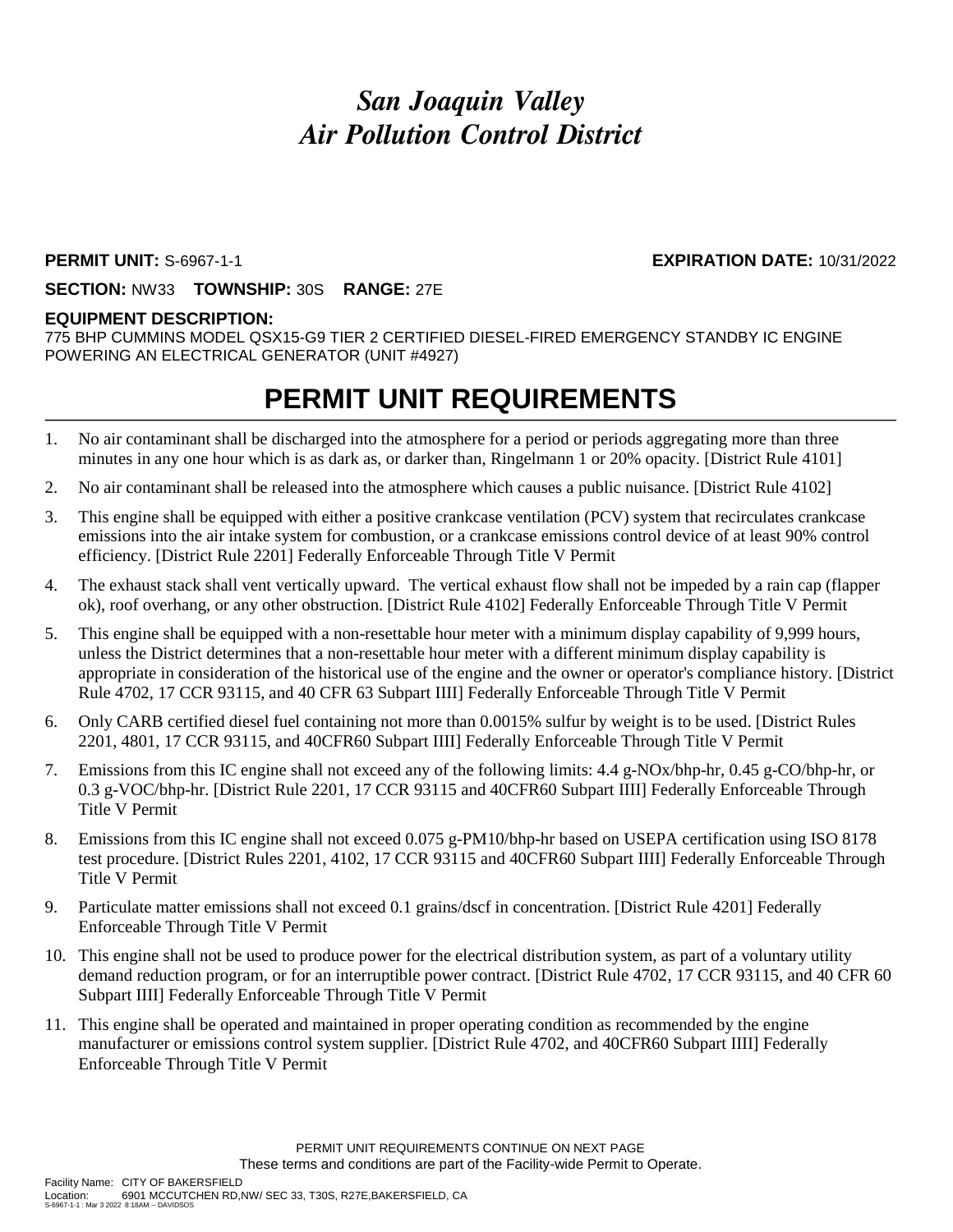Permit Unit Requirements for S-6967-1-1 (continued) **Page 2** of 2

- 12. This engine shall be operated only for testing and maintenance of the engine, required regulatory purposes, and during emergency situations. Operation of the engine for maintenance, testing, and required regulatory purposes shall not exceed 50 hours per calendar year. [District Rule 4102, 4702, 17 CCR 93115 and 40 CFR 60 Subpart IIII] Federally Enforceable Through Title V Permit
- 13. An emergency situation is an unscheduled electrical power outage caused by sudden and reasonably unforeseen natural disasters or sudden and reasonably unforeseen events beyond the control of the permittee. [District Rule 4702, 17 CCR 93115, and 40 CFR 60 Subpart IIII] Federally Enforceable Through Title V Permit
- 14. The engine shall be in full compliance with 40 CFR Part 60, Subpart IIII (Standards of Performance for Stationary Compression Ignition Internal Combustion Engines). [40 CFR 63 Subpart IIII] Federally Enforceable Through Title V Permit
- 15. During periods of operation for maintenance, testing, and required regulatory purposes, the permittee shall monitor the operational characteristics of the engine as recommended by the manufacturer or emission control system supplier (for example: check engine fluid levels, battery, cables and connections; change engine oil and filters; replace engine coolant; and/or other operational characteristics as recommended by the manufacturer or supplier). [District Rule 4702, and 40 CFR 60 Subpart IIII]] Federally Enforceable Through Title V Permit
- 16. The permittee shall maintain monthly records of the occurrence and duration of each malfunction of operation (i.e., process equipment) or the air pollution control and monitoring equipment. The permittee shall also maintain monthly records of action taken during periods of malfunction to minimize emissions, including corrective actions to restore malfunctioning process and air pollution control and monitoring equipment to its normal or usual manner of operation. [District Rule 1070 and 40 CFR 63 Subpart IIII] Federally Enforceable Through Title V Permit
- 17. The permittee shall maintain monthly records of emergency and non-emergency operation. Records shall include the number of hours of emergency operation, the date and number of hours of all testing and maintenance operations, the purpose of the operation (for example: load testing, weekly testing, rolling blackout, general area power outage, etc.) and records of operational characteristics monitoring. For units with automated testing systems, the operator may, as an alternative to keeping records of actual operation for testing purposes, maintain a readily accessible written record of the automated testing schedule. [District Rule 2410, 4702, 17 CCR 93115, and 40 CFR 60 Subpart IIII] Federally Enforceable Through Title V Permit
- 18. The permittee shall maintain monthly records of the type of fuel purchased. [District Rule 4702 and 17 CCR 93115]
- 19. All records shall be maintained and retained on-site for a period of at least 5 years and shall be made available for District inspection upon request. [District Rule 4702, 17 CCR 93115 and 40 CFR 60 Subpart IIII] Federally Enforceable Through Title V Permit
- 20. Facilities S-3103 and S-6967 are part of the same stationary source. [District Rule 2201] Federally Enforceable Through Title V Permit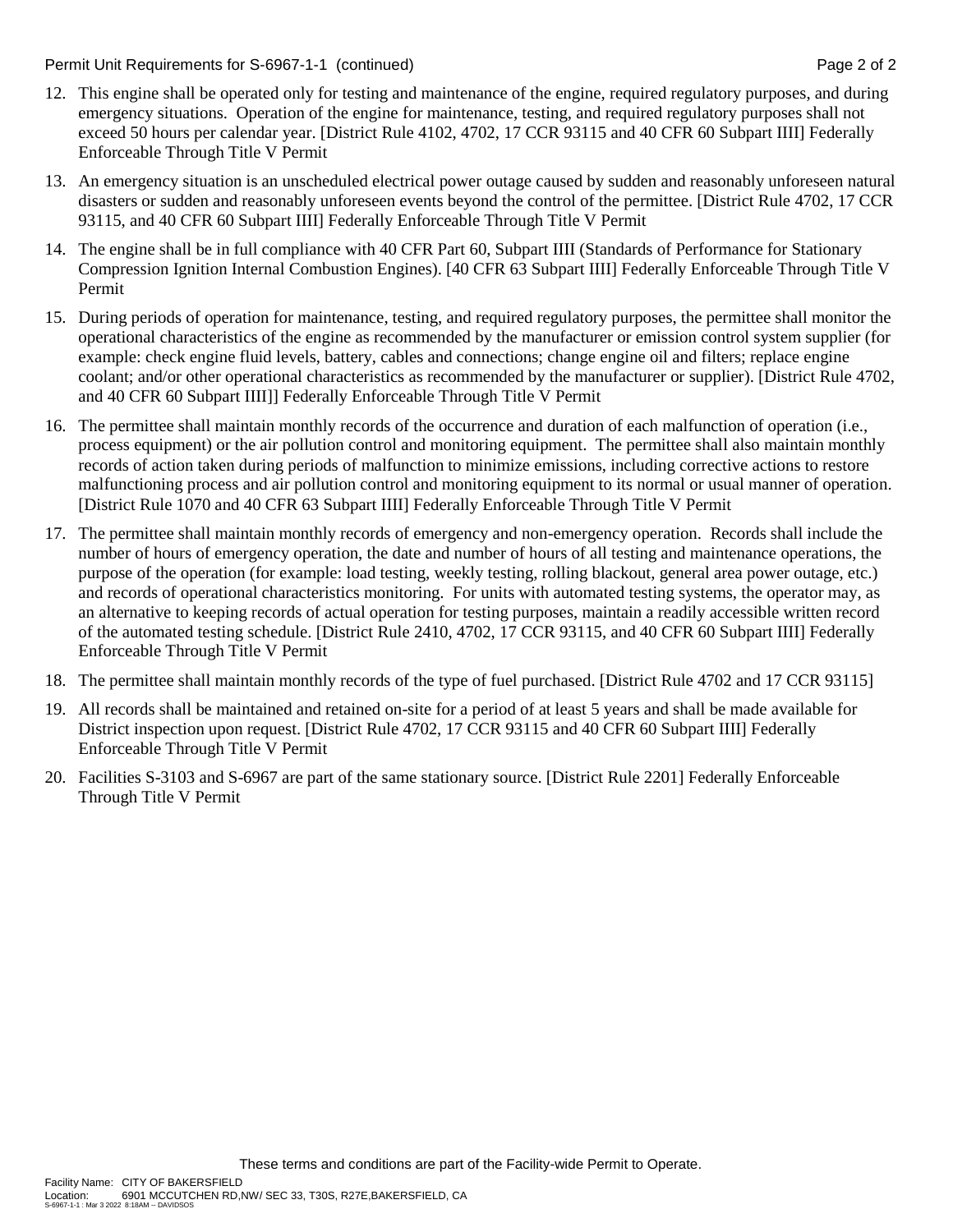# *San Joaquin Valley Air Pollution Control District*

### **PERMIT UNIT:** S-6967-2-1 **EXPIRATION DATE:** 10/31/2022

**SECTION:** NW33 **TOWNSHIP:** 30S **RANGE:** 27E

### **EQUIPMENT DESCRIPTION:**

194 BHP CUMMINS MODEL WSG-1068 RICH BURN NATURAL GAS-FIRED EMERGENCY STANDBY IC ENGINE POWERING A BACK-UP GENERATOR

# **PERMIT UNIT REQUIREMENTS**

- 1. No air contaminant shall be discharged into the atmosphere for a period or periods aggregating more than three minutes in any one hour which is as dark as, or darker than, Ringelmann 1 or 20% opacity. [District Rule 4101] Federally Enforceable Through Title V Permit
- 2. No air contaminant shall be released into the atmosphere which causes a public nuisance. [District Rule 4102]
- 3. This IC engine shall be fired on Public Utility Commission (PUC) regulated natural gas only. [District Rules 2201 and 4801] Federally Enforceable Through Title V Permit
- 4. This engine shall be equipped with a non-resettable hour meter with a minimum display capability of 9,999 hours, unless the District determines that a non-resettable hour meter with a different minimum display capability is appropriate in consideration of the historical use of the engine and the owner or operator's compliance history. [District Rule 4702 and 40 CFR 60 Subpart JJJJ] Federally Enforceable Through Title V Permit
- 5. The exhaust stack shall vent vertically upward. The vertical exhaust flow shall not be impeded by a rain cap (flapper ok), roof overhang, or any other obstruction. [District Rule 4102] Federally Enforceable Through Title V Permit
- 6. This engine shall not be used to produce power for the electrical distribution system, as part of a voluntary utility demand reduction program, or for an interruptible power contract. [District Rule 4702 and 40 CFR 60 Subpart JJJJ] Federally Enforceable Through Title V Permit
- 7. This engine shall be operated only for maintenance, testing, required regulatory purposes, and during emergency situations. Operation of the engine for maintenance, testing, and required regulatory purposes shall not exceed 100 hours per year. [District Rule 4102, 4702 and 40 CFR 60 Subpart JJJJ] Federally Enforceable Through Title V Permit
- 8. This engine shall be operated and maintained in proper operating condition as recommended by the engine manufacturer or emissions control system supplier. [District Rule 4702 and 40 CFR 60 Subpart JJJJ] Federally Enforceable Through Title V Permit
- 9. An emergency situation is an unscheduled electrical power outage caused by sudden and reasonably unforeseen natural disasters or sudden and reasonably unforeseen events beyond the control of the permittee. [District Rule 4702 and 40 CFR 60 Subpart JJJJ] Federally Enforceable Through Title V Permit
- 10. During periods of operation for maintenance, testing, and required regulatory purposes, the permittee shall monitor the operational characteristics of the engine as recommended by the manufacturer or emission control system supplier (for example: check engine fluid levels, battery, cables and connections; change engine oil and filters; replace engine coolant; and/or other operational characteristics as recommended by the manufacturer or supplier). [District Rule 4702 and 40 CFR 60 Subpart JJJJ] Federally Enforceable Through Title V Permit